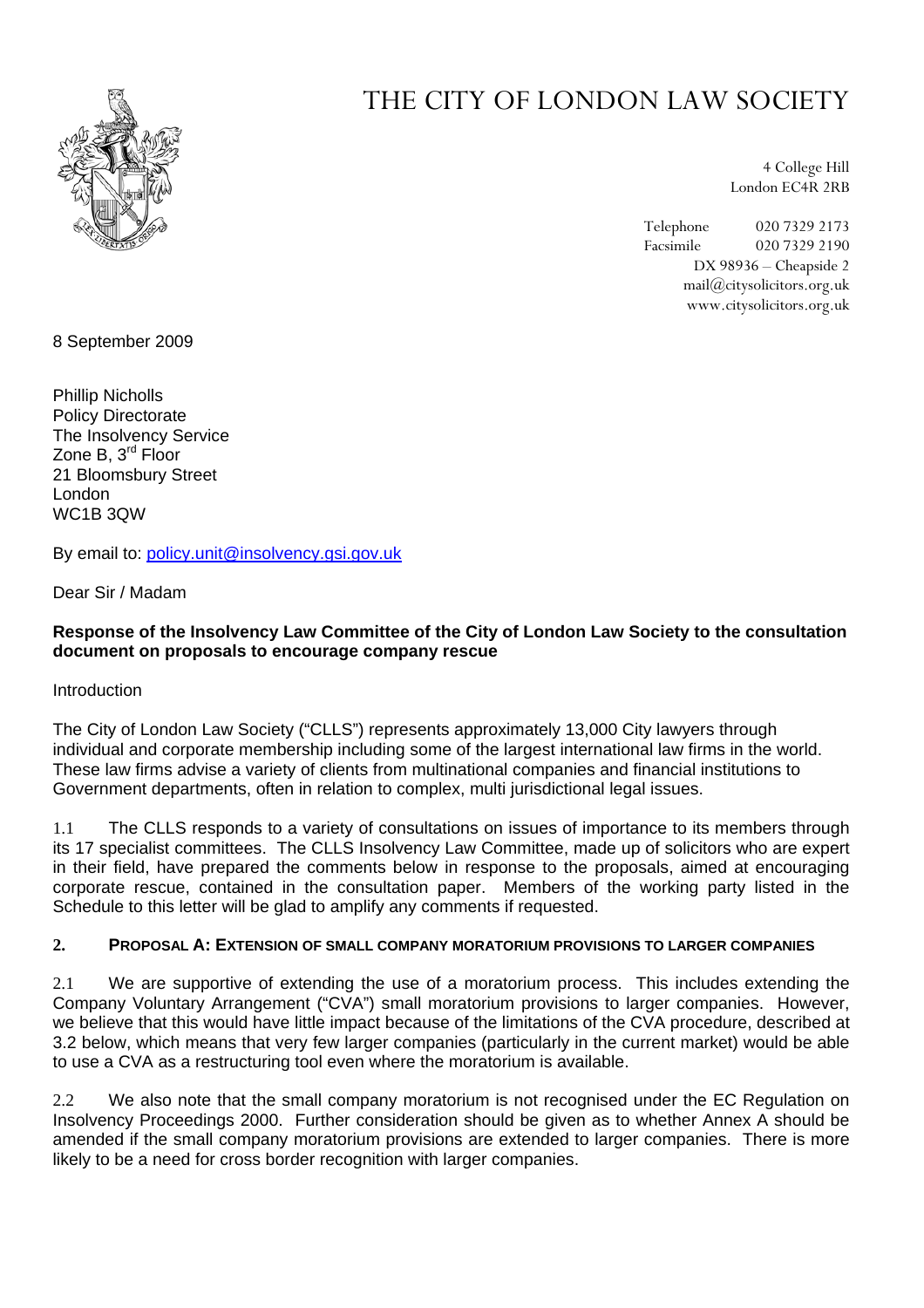#### **A1. Do you agree that it would be helpful for medium and large-sized companies to be allowed to benefit from the option of a moratorium from creditor action for up to 28 days?**

Please see our comments above.

**A2. How useful do you think this would be? Do you think it would encourage medium and largesized companies to utilise the CVA procedures?** 

Please see our comments above.

# **A3. Do you think there are any risks or disadvantages to this proposal? If so, what are they and how would you suggest that they could be addressed?**

Please see our answer to question B5 below.

#### **3. PROPOSAL B: COURT SANCTIONED MORATORIUM**

3.1 We agree that larger companies are likely to have more complex affairs than smaller ones, and may therefore need additional time to ensure that a sufficient number of creditors are in agreement with the terms of any restructuring proposal. In principle, we are therefore supportive of Proposal B.

<span id="page-1-0"></span>3.2 However, CVAs are of limited use to larger companies as a restructuring tool. The main reason for this is that they cannot be used to compromise secured creditors without their consent. It is often not practical to obtain the consent of each of the secured creditors because of:

- (a) the large number of lenders in the banking syndicate. Even where the restructuring is clearly in the interests of the secured lenders it may not be possible to get their consent because:
	- (i) they have cross holdings in different levels of the debt structure; or
	- (ii) they have not engaged in the restructuring process because of the small size of their stake or because of internal constraints; or
	- (iii) they are seeking to receive preferential treatment by holding out; and
- (b) where the value breaks. Where the junior secured lenders are out of the money there is no incentive for them to agree to a restructuring proposal unless they receive compensation (which amount would need to be agreed with the senior lenders who would themselves be out of the money).

<span id="page-1-1"></span>3.3 In light of the inherent difficulties which are linked to CVAs, we would suggest that the Insolvency Service also consider amending Part 1 of the Insolvency Act 1986 and in particular section 4(3) to enable a CVA to bind secured creditors. We would suggest that the legislation is amended to enable secured creditors to be compromised provided that 75% of the secured creditors voted in favour of the CVA. Given the significant differences in the recoveries in an administration or liquidation between secured lenders with security with a different ranking of security, we would suggest creditors with different priority security should vote separately, as would be the case in a scheme of arrangement.

3.4 As a CVA cannot be used as a restructuring tool to compromise secured debt (as the legislation is currently drafted), the practice has developed of using a scheme of arrangement under Part 26 of the Companies Act 2006, sometimes combined with administration.

3.5 In addition to amending the CVA procedure, we would suggest that the court sanctioned moratorium is extended to cover the period during which the directors of the company are getting the buy in from a sufficient number of creditors to a restructuring proposal which may be implemented either consensually or via a scheme of arrangement.

3.6 There is no formal requirement for an Insolvency Practitioner ("IP") to be involved in either a scheme of arrangement or a consensual restructuring and therefore the requirements set out in paragraph 47 of the consultation paper would be difficult to satisfy. An alternative proposal would be for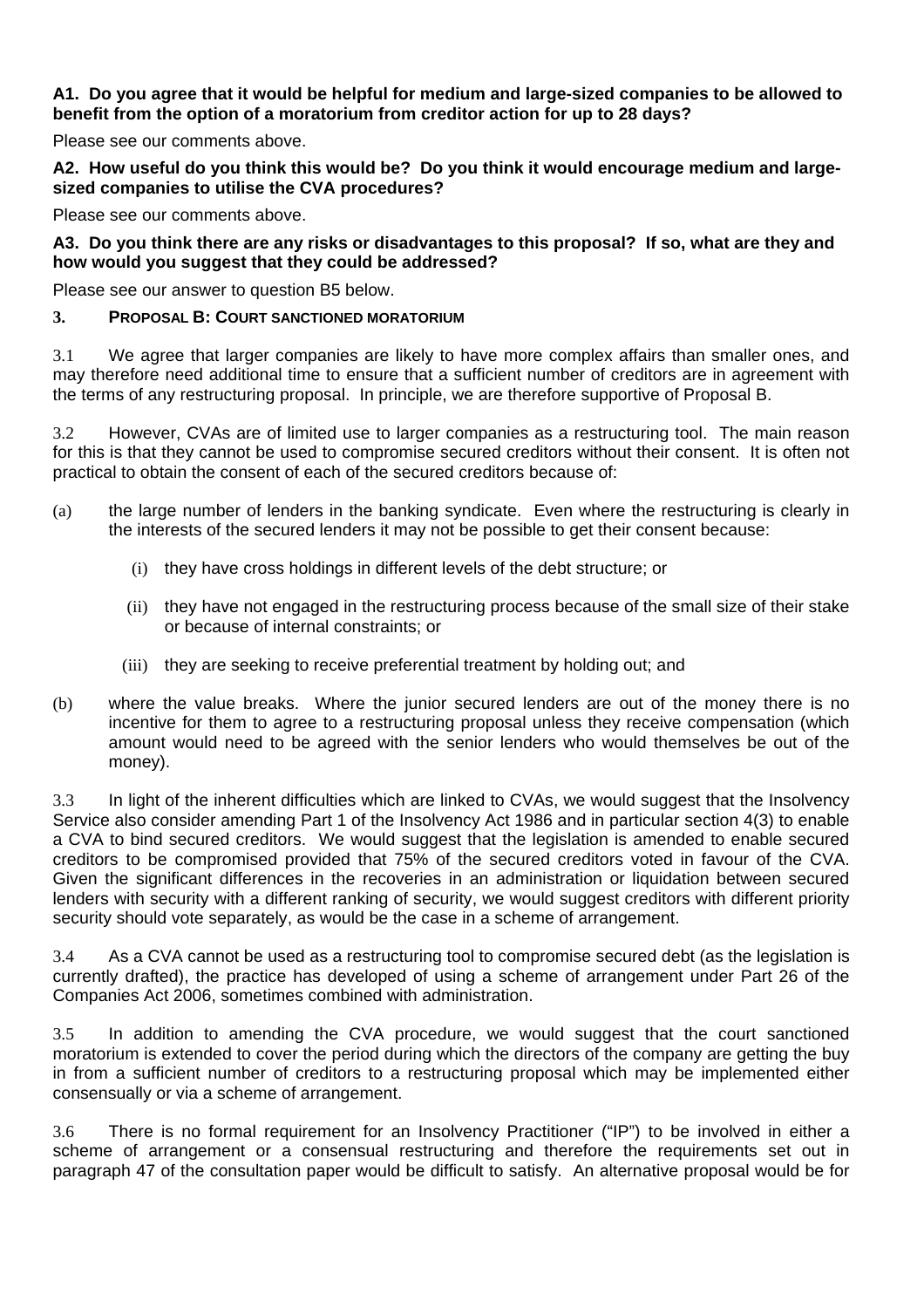the company's directors to provide evidence to support their views that the restructuring had a reasonable prospect of success and to undertake to notify the court in the event that the conditions for making the moratorium are no longer satisfied. This is not dissimilar to orders which have been made by the court when making orders under section 127 Insolvency Act 1986 which in practice enable the directors to continue to trade in the interests of the creditors as a whole whilst a winding up petition is outstanding.

3.7 Even if an insolvency practitioner has been appointed to advise the company, for example when it is anticipated that a CVA will be proposed, IPs may be unwilling to agree to notify the court if the conditions for the moratorium are no longer satisfied prior to their appointment as nominee under a CVA. Without a formal appointment, IPs would not have any power over the company as the directors would remain in control and therefore would not be certain that they had received the necessary information to enable them to consider whether it was appropriate for the moratorium to continue.

3.8 It will also be difficult for an IP (or the company's directors) to give confirmation that "there is a reasonable prospect of a CVA being approved by the creditors" at a time when the CVA proposal has not yet been filed at court. At best this will need to be a subjective view based on ongoing negotiations. A moratorium should give the company a breathing space to reach agreement with its creditors on a suitable restructuring process at a time when it is unable to pay its debts or is likely to become unable to pay its debts.

3.9 To simplify the process, it may be preferable to combine Proposals A and Proposals B, such that there is one gateway procedure where an initial moratorium of 28 days is granted. This moratorium could then be extended to three months following a more comprehensive court hearing. To the extent that the formalities required under each provision are not radically different, and that the filings to be made for a court-sanctioned moratorium are not much more burdensome than those required under the small companies' moratorium provision, it is likely that the longer moratorium available under the court process will consistently be the more attractive option for companies in financial difficulty, possibly making the small companies moratorium redundant.

#### **B1. Do you agree that it would be helpful to have a new Court sanctioned moratorium on creditor action?**

Please see comments above. We agree that it would be helpful, but to ensure that this procedure is more widely used then the court sanctioned moratorium should be extended to other restructuring procedures and CVAs should be extended so that they bind secured creditors.

# **B2. Do you agree that the proposed moratorium period of 42 days, extendable to 3 months, is appropriate?**

Please see comments above. It would be more straightforward if Proposal A and Proposal B were combined. Therefore it may be more appropriate to shorten the initial 42 day period.

# **B3. Do you agree with the proposed tests that the Court would need to consider and the suggested role for the Insolvency Practitioner? If not, what do you suggest?**

Please see comments above.

# **B4. How useful do you think this procedure would be?**

Please see comments above and answer to Question B1.

#### **B5. Do you think there are any risks or disadvantages to this proposal? If so, what are they and how would you suggest that they could be addressed?**

If this procedure was introduced secured lenders and landlords would be restricted from taking any action. However, certain unsecured creditors who had key contracts with the company that were necessary for the continuance of the business, for example IT contracts, would be in a position where they could seek to improve their position by threatening to terminate their contracts during the moratorium.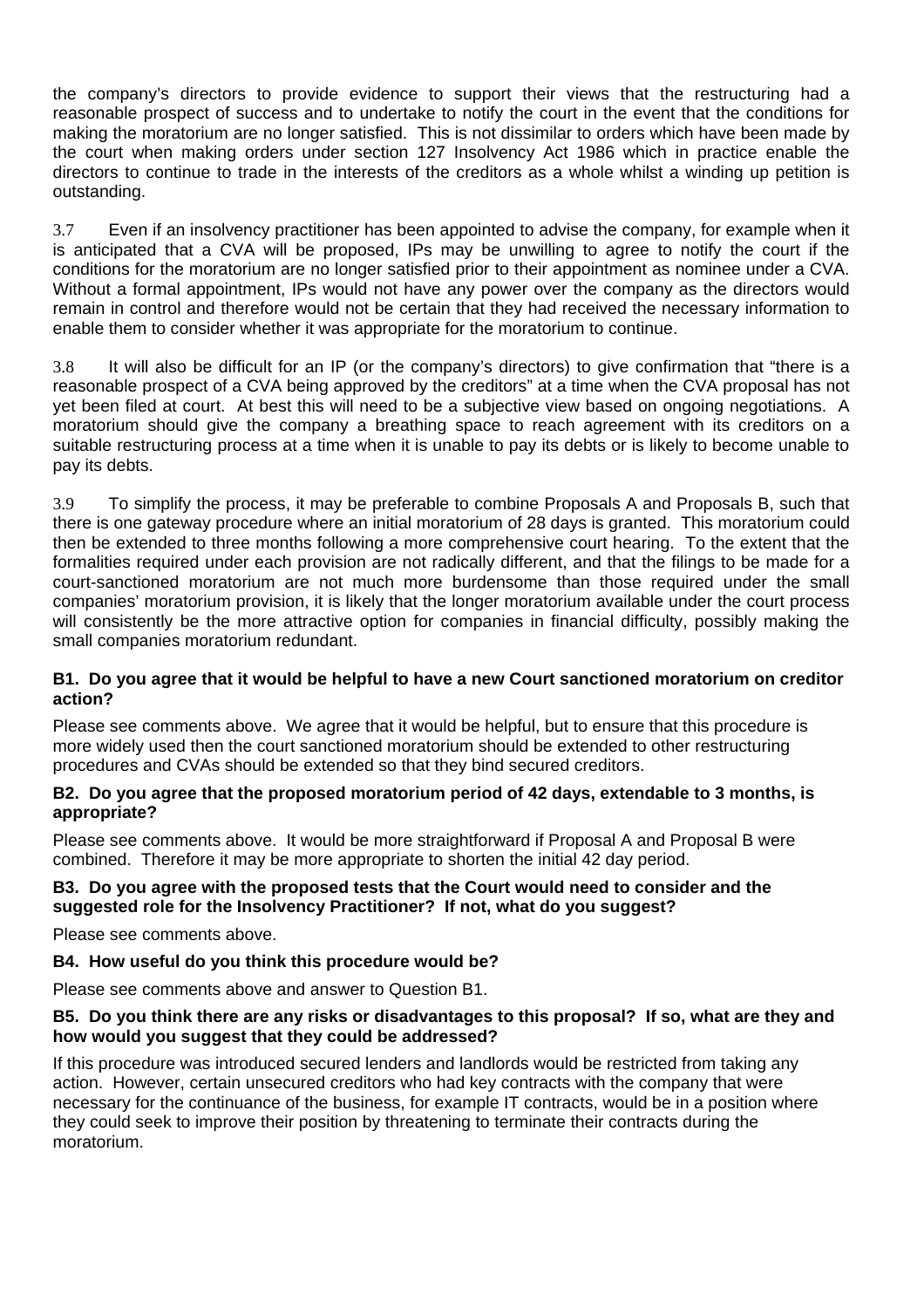We note that section 233 Insolvency Act 1986 already applies whilst a moratorium under section 1A is in force and we have assumed that this would be extended to cover this new moratorium process. Section 233 provides that a supplier of key utilities is not entitled to request payment of outstanding charges as a condition of ongoing supply. We would suggest extending this clause to cover other key services which are necessary to the ongoing operation of many companies. However, we note that during the moratorium procedure an officeholder would be unlikely to agree to personally guarantee the payment of any charges in respect of the ongoing supply as the officeholder would not have control of the company's assets.

# **4. PROPOSAL C: SUPER-PRIORITY OF RESCUE FINANCE IN ADMINISTRATION EXPENSES**

<span id="page-3-0"></span>4.1 Proposals C, D and E consider various proposals to improve the availability of funding either when a company is in administration or has proposed a CVA. We have a number of comments on the need for such funding in general:

- (a) funding is often available for larger companies which enter administration. However, mid-market companies are likely to find it more difficult to access funding.
- (b) where funding is available, even where it is secured it is likely to be expensive.
- <span id="page-3-1"></span>(c) if the aim is to provide more readily available cheaper finance whilst a company is in administration then it will be necessary to provide the best priority possible for that funding. However, if Proposal C is adopted, this may have a consequential impact upon the company's ability to trade whilst in administration because:
	- (i) the funding would rank ahead of necessary trading expenses and counterparties may be less willing to continue to trade with a company in administration; and
	- (ii) administrators may be less willing to take appointments where they are concerned that their fees will not be met because of the super-priority nature of the rescue finance. In practice, the administrators would not enter into arrangements for rescue funding where they believed that as a consequence their fees would not be paid.

#### <span id="page-3-2"></span>**C1. Do you agree that finance properly incurred in attempting to rescue a company should rank in front of other administration expenses?**

Yes. The additional comfort of ranking ahead of all other administration expenses may act as a useful incentive for lenders to provide rescue finance and may also have a positive effect on the terms on which they make such finance available. It would also be a useful opportunity to provide further clarity on what constitutes an administration expense, and in particular on what expenses fall into the different categories set out in Rule 2.67 Insolvency Rules 1986.

There could be an option for the lenders providing the finance to agree that they should rank behind the administrators' costs whilst still retaining the status of an administration expense. This may address the concern expressed at paragraph [4.1](#page-3-0)[\(c\)](#page-3-1)[\(ii\)](#page-3-2) above and may be used by existing lenders seeking to enhance their recoveries by funding the company during administration.

# **C2. How useful do you think this would be?**

Please see comments above. This may be of use particularly to mid-market companies, although the administrators will still need to think carefully about the benefit to the estate as such rescue finance is likely to be expensive. As discussed above, administrators will not be willing to enter into rescue finance if there was a risk that this would lead to an administratively insolvent estate where the fees of the administrators and other administration expenses were not paid in full.

In practice the funding proposals set out in Proposal C may not have a significant impact because new lending already attracts super priority within the existing administration expenses regime (albeit that further clarity would be welcomed as set out in our response to C1 above).

#### **C3. Do you think there are any risks or disadvantages to this proposal? If so, what are they and how would you suggest that they could be addressed?**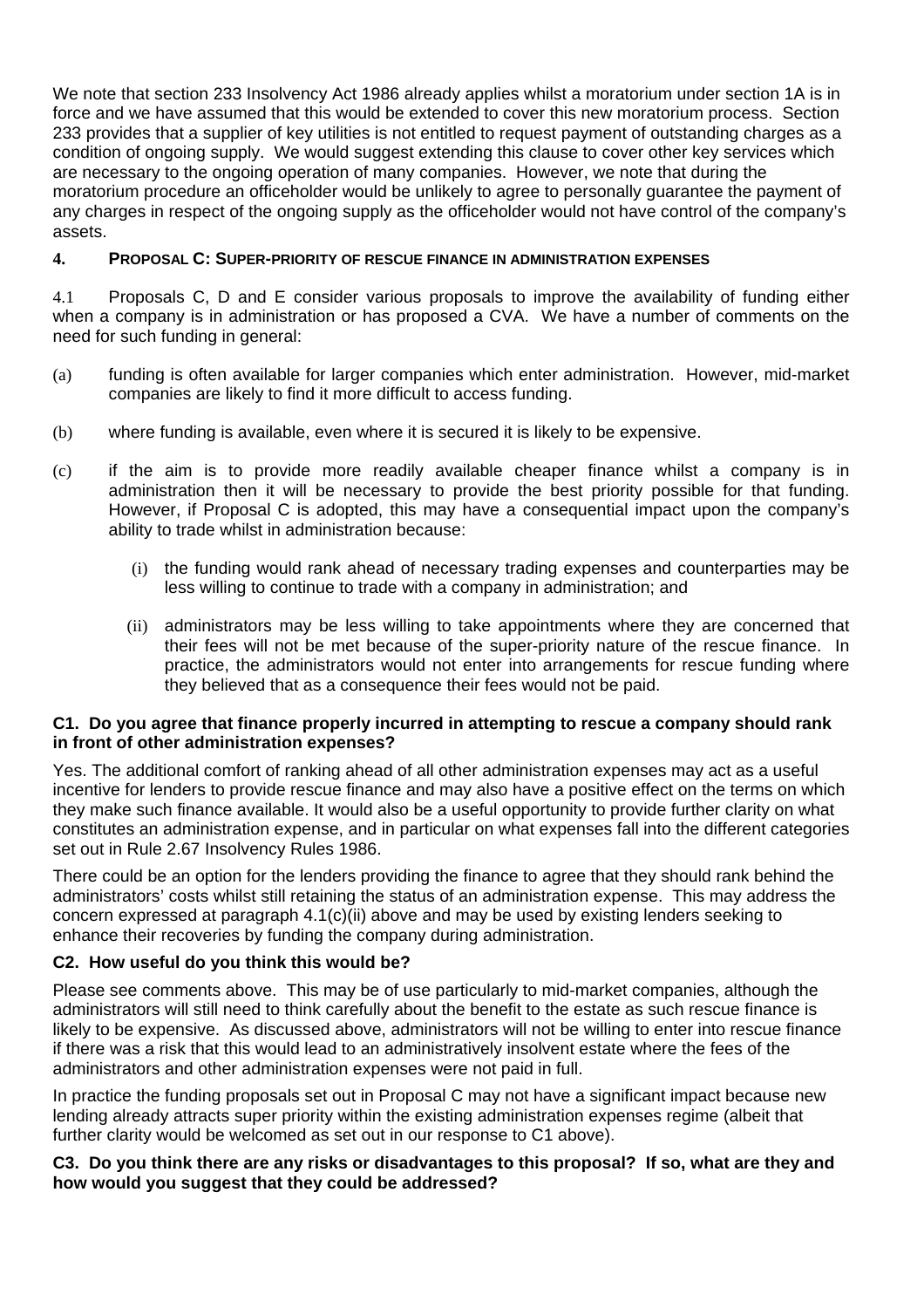Please see comments above.

 $\overline{a}$ 

#### **5. PROPOSAL D: GREATER ABILITY TO CREATE NEW SECURED CHARGES IN AN ADMINISTRATION**

5.1 This proposal is far reaching and seeks to incorporate some of the aspects of DIP Financing in a Chapter 11 in the United States into a UK administration. As we explain further at 5.5 below, it will be a considerable challenge to incorporate elements of the US legal system into the UK given the scale of the differences between the two legal systems. We are also concerned that this is a fundamental change to the order of priority and may therefore affect lending decisions prior to administration.

5.2 Proposal D notes that it would be a condition of such a scheme that "the interests of the existing fixed charge holders are adequately protected." However, the detail of what constitutes "adequate protection" is not clear from the consultation paper. In our view, adequate protection should result in the fixed charge holders being repaid in full or continuing to have security which would enable them to be repaid in full (or, to the extent that the security was already insufficient, to enable them to receive the same recovery as they would otherwise have received if the rescue finance had not been put in place)<sup>[1](#page-4-0)</sup>. If this is the test it will still be difficult to establish that it will be satisfied.

5.3 In practical terms, it seems difficult to achieve "adequate protection" with a sufficient degree of certainty, so as to provide existing fixed charge holders with the level of comfort which they would reasonably require. The consultation paper does not consider:

- (a) how the existing security would be valued to establish whether there was "adequate protection". Would it be valued on a going concern basis or would the administrator look at the valuation on a liquidation basis?
- (b) when would the security be valued? Presumably this would be at the time the new security is granted, but should account be taken of the forecasted value at the time the new rescue finance is due to be repaid? There is a risk that whilst the existing fixed charge holders may have adequate security at the time the new security is granted, the value of the asset may subsequently deteriorate and which may result in a shortfall to the existing secured creditors.
- (c) would accruing interest both under the rescue finance and the existing finance be taken into account when establishing whether or not the existing fixed chargeholder had adequate protection? As discussed above, the cost of such rescue finance is likely to be high.

5.4 The suggestion is that if existing fixed chargeholders disagreed with the administrator's view it would be open for them to challenge the matter in court. This would seem to add an undue burden on existing creditors and may result in an undesirable increase in litigation. Paragraph 68 of the consultation paper notes that "the burden of proof would be on the administrator to show that existing charge holders are adequately protected". From an IP's perspective it would be difficult to discharge this burden of proof – would existing chargeholders have a right to bring a claim against the IP if it subsequently turned out that they had not been "adequately protected". We do not believe that this mechanism would be used if the IP was left exposed in any way: it is most unlikely that an IP would be willing to take the risk of vouching that a particular creditor's interests are "adequately protected".

5.5 Instead, if this proposal was implemented, the determination of whether interests are "adequately protected" should be a matter for the court to decide. Such a court process, which would provide a forum within which creditors could raise their objections from the outset, would also bring the proposal more directly into line with the US Chapter 11 procedure from which it has been derived.

5.6 However, court involvement points to additional issues which have not been addressed in the proposal. In particular, this would raise issues in terms of (i) the valuation evidence to be provided (as

<span id="page-4-0"></span><sup>1</sup> We note however the suggestion in paragraph 77 of the consultation that becoming unsecured and voting on a CVA would be one means by which the interests of the existing fixed charge holders could be adequately protected. We do not agree that this would be adequate protection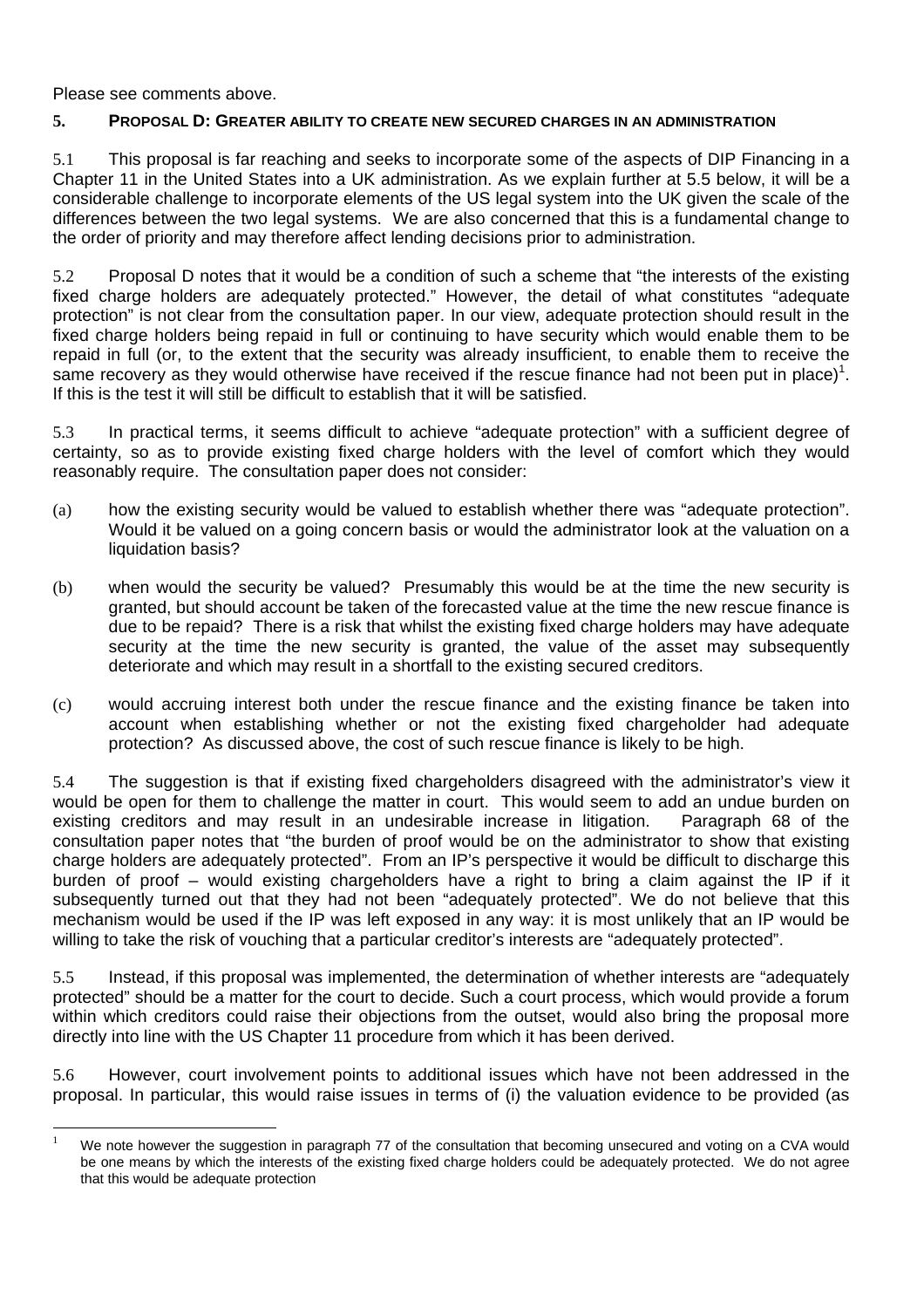discussed at 5.3 above) and (ii) the wider implications for our court system (for example the lack of specialist expertise as we do not have a separate bankruptcy court). This highlights the difficulty of trying to import elements of another judicial system without making the necessary background changes to support them.

5.7 These points combined lead us to the conclusion that creating super-priority for rescue funding ahead of existing fixed charges, without ensuring all the necessary safeguards are in place, would not be desirable.

5.8 We note that the consultation paper does not set out whether the ability to grant security in priority to existing fixed charges would be retrospective such that it would enable new security to be granted in priority to fixed charges which have already been granted. If they were not applied retrospectively, this would cause difficulties where security had been granted by the same company to different lenders at different times where the prior ranking security was capable of being primed by granting the new fixed charge but the junior security had been granted prior to the legislation coming into force. They would also have a limited impact during the present recession. However, we would have significant concerns if the proposal is implemented retrospectively in relation to charges granted prior to the legislation coming into effect. If it were perceived that the government was prepared to make a limited incursion of fixed charge security, the market would have to assume that a future government could treat it as a precedent that such rights could be overridden in line with its policy objectives.

5.9 As to the consequences which Proposal D may have on the terms on which lenders would in the future be willing to make finance available, there is an undeniable risk that, faced with the possibility of a weakening of their security at a time prior to administration when the company is in financial difficulty and therefore when security is most important, lenders will either be more reluctant to grant finance, or will reflect this added risk to them in the price at which they make such finance available. This may potentially force some companies into administration as the lenders are not willing to provide additional funding without the security which could be given if Proposal D were implemented.

5.10 We note that the consultation paper does not address how any new security would interact with the intercreditor arrangements for the existing security. If the new rescue finance took priority, the existing first ranking security would not be capable of being enforced. Is the intention that the rescue finance be repaid prior to the exit from administration? If not, what will happen to the arrangements between existing senior and junior chargeholders – typically the junior creditors are entitled to enforce if the senior creditors haven't enforced their security within a specified time period. Although these rights would be subject to the moratorium during the administration, what impact would there be on the existing intercreditor arrangements in the event of an exit from administration?

# **D1. Do you agree that there should be greater scope to secure post-insolvency financing by an ability to create new fixed charges?**

Given the concerns expressed above, and in particular the difficulty of importing one element of Chapter 11 without more wholesale reform, our view is that it would be preferable to improve the administration expense regime rather than implement Proposal D.

As stated in paragraph 62 of the consultation document, we note that any agreement entered into by an administrator for rescue finance already ranks ahead of both floating chargeholders and unsecured creditors as a result of the existing administration expenses regime.

We also note that administrators already have a statutory power to grant security and therefore would be able to grant security for rescue finance despite the existence of a negative pledge. As such security would be second ranking or would be over unencumbered assets it would not affect the existing order of priority in favour of fixed chargeholders. We understand there is a divergence of views on whether an administrator has the ability to grant security where there is a contractual restriction under a negative pledge clause. Therefore we would welcome legislation to clarify the existing position that an administrator can validly grant security despite the existence of a negative pledge clause.

# **D2. How useful do you think this would be?**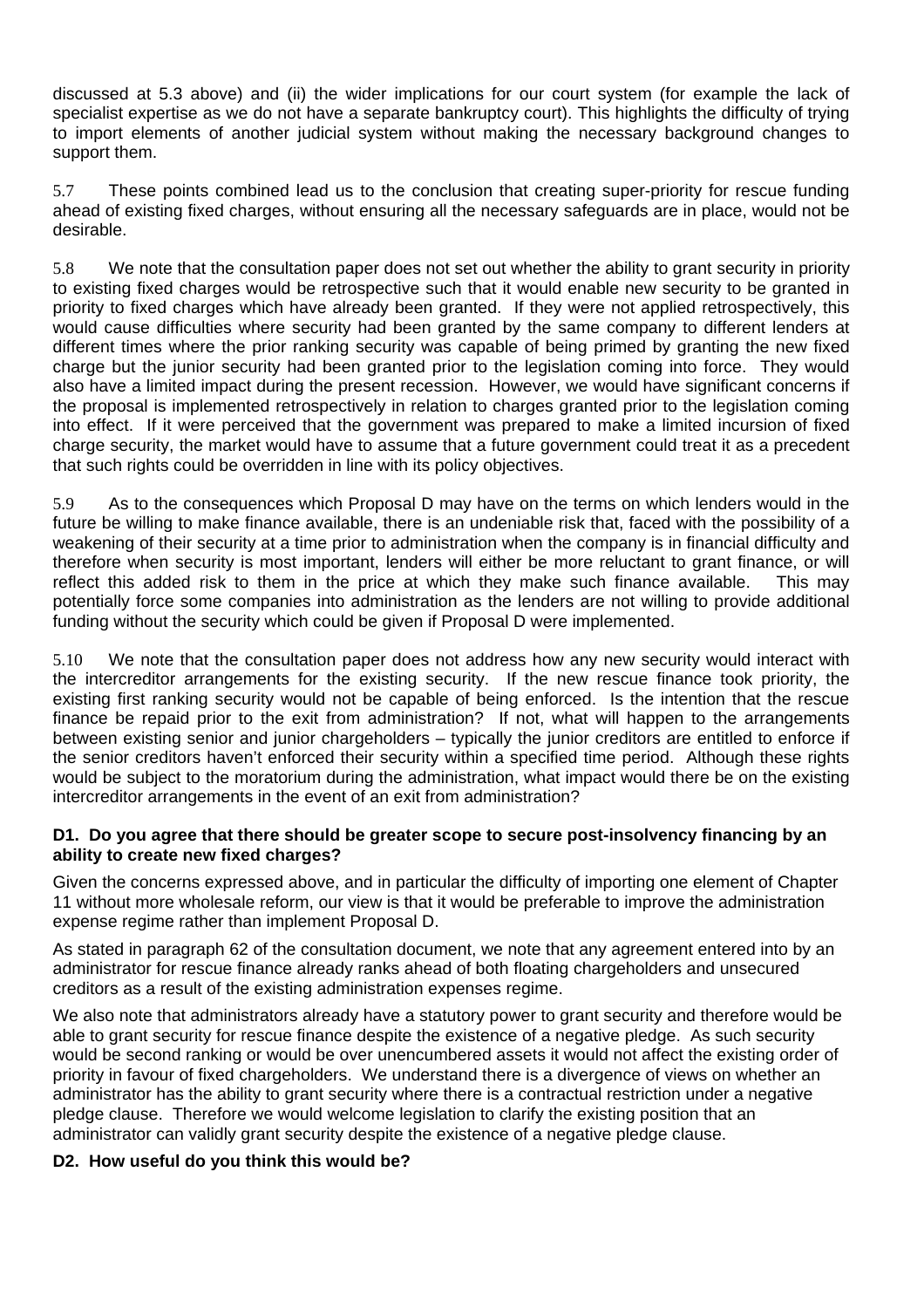#### Please see our comments above

# **D3. Do you think there are any risks or disadvantages to this proposal? If so, what are they and how would you suggest that they could be addressed?**

Please see our comments above.

In the event that the legislation was amended to permit the creation of new security in priority to existing fixed security, there is a risk that the existing fixed charge creditor will not be paid in full. We would suggest that any deficit in the recoveries to the existing fixed charge holder which arose as a result of the creation of the new security should be an administration expense.

# **6. PROPOSAL E: GREATER ABILITY TO CREATE NEW SECURED CHARGES IN A CVA**

6.1 As discussed above, a CVA is of limited use as a restructuring tool because it does not bind secured or preferential creditors. It therefore cannot be used where there is a need to compromise secured debt and the secured lenders have not unanimously agreed to the restructuring. In addition, a CVA cannot be used to restructure the equity or implement a debt for equity swap without the consent of the relevant majority of shareholders.

6.2 In theory, if the existing lenders are over-secured then the proposals suggested in the consultation paper may be of use. However, in the current market, the lenders are unlikely to be oversecured and therefore there will not be any free collateral.

6.3 The concerns about the valuation of the existing security and the ability to give existing fixed chargeholders "adequate protection" will apply equally to Proposal E as to Proposal D.

6.4 However, if the proposed amendments to the CVA procedure set out in paragraph [3.3](#page-1-1) above were made, we would be in favour of using a CVA to obtain the agreement of the existing secured lenders to the creation of new prior ranking security, provided that the requisite majority of those secured lenders had agreed to its creation.

#### **E1. Do you agree that access to CVA financing should be facilitated by the ability to offer new security?**

Not as currently proposed. Please see our responses to Proposal D above for more detailed concerns about implementation of this proposal.

# **E2. How useful do you think this measure would be for companies contemplating a CVA?**

In principle, this measure would be useful. However, we do not believe it should be implemented in any given case unless it had been approved by more than 75% of the existing secured lenders.

#### **E3. Do you think it is appropriate for the Court to have a role in ensuring protection is provided for existing fixed charge holders?**

If new security is to be provided ranking ahead of existing fixed charge holders this should be approved by the Court.

# **E4. Is it viable to suggest that a company might be able to obtain insurance against the possibility that an existing charge holder is not repaid in full as a consequence of priority being given to a rescue finance provider?**

It may be possible to obtain insurance. However, we believe that before insurance companies would be willing to quote for such insurance they would need to carry out extensive diligence on the risk. As this would be difficult to quantify, if they were willing to quote then it would likely involve a significant premium. In practice, this means that obtaining such insurance would be expensive and time consuming and it would therefore not be used.

#### **E5. Do you think there are any risks or disadvantages to this proposal? If so, what are they and how would you suggest that they could be addressed?**

Please see our comments above in relation to both Proposals D and E.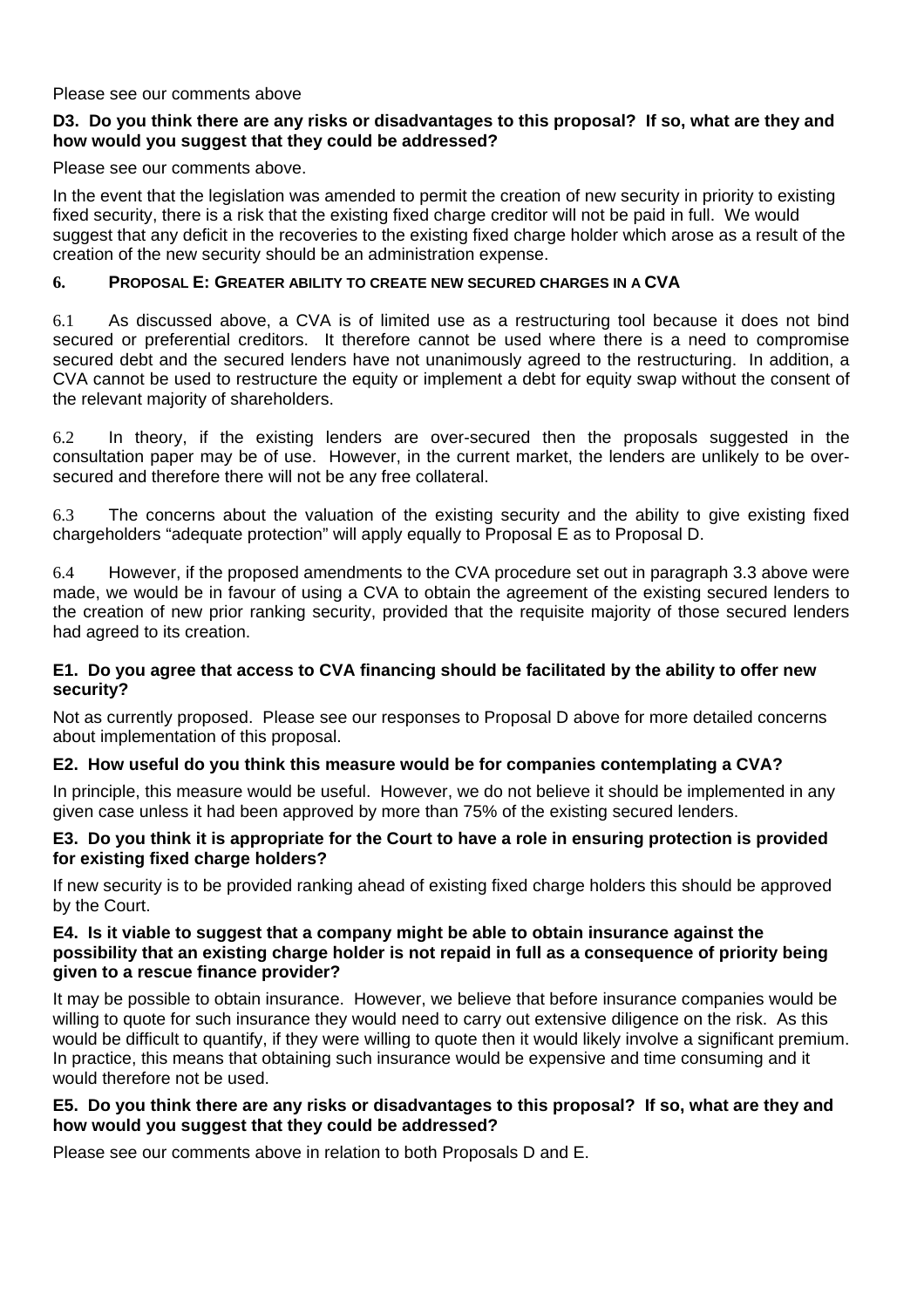# **7. PROPOSAL F: CESSATION OF CERTAIN ASSET BACKED LENDING (ABL) ARRANGEMENTS ON ADMINISTRATION OR CVA**

We have not commented on Proposal F.

Please contact the members of the working party listed in the attached schedule if you would like further clarification of any of the points raised above.

Yours faithfully

**David McIntosh Chair** City of London Law Society

# © CITY OF LONDON LAW SOCIETY 2009.

All rights reserved. This paper has been prepared as part of a consultation process. Its contents should not be taken as legal advice in relation to a particular situation or transaction